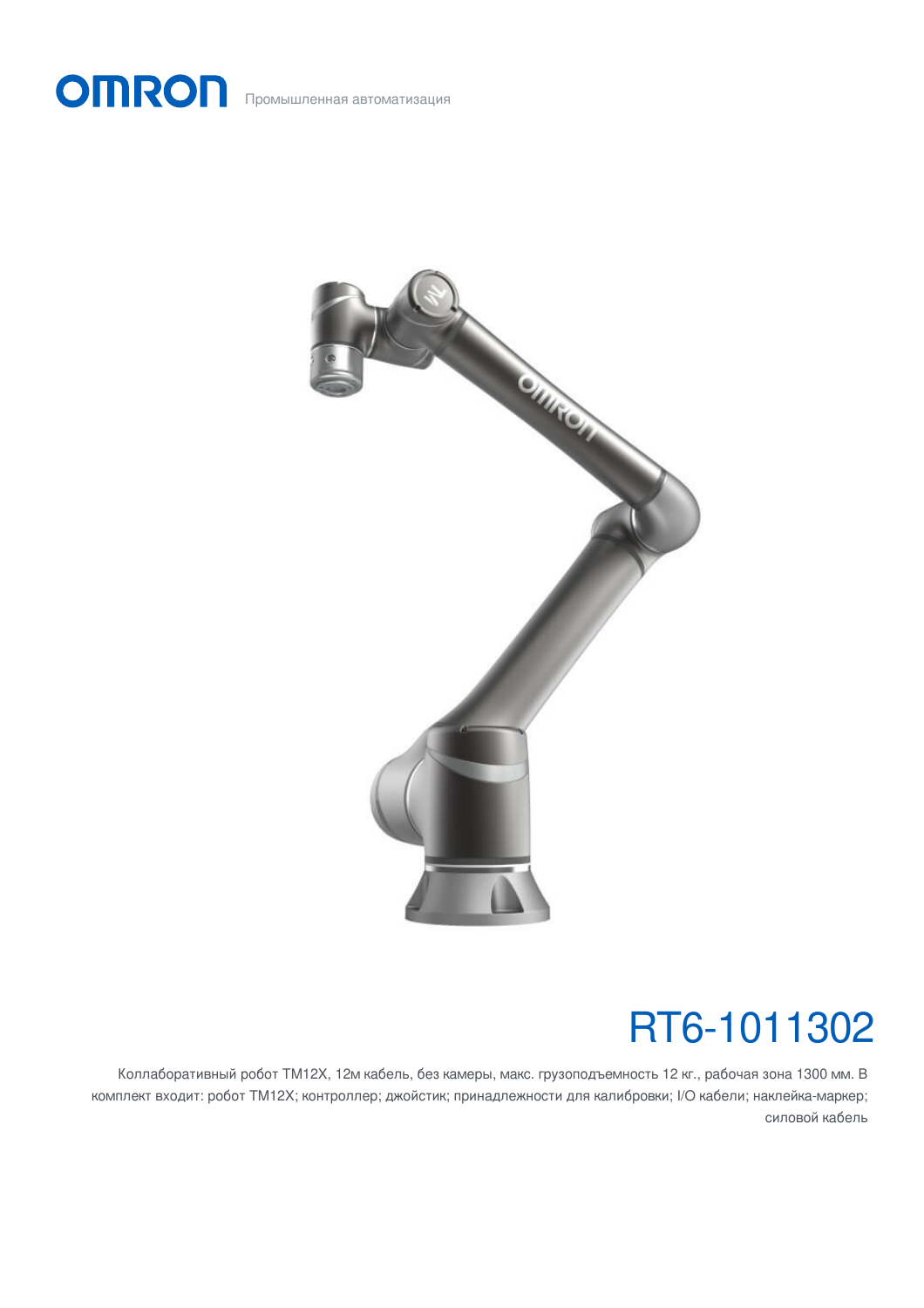## Технические характеристики

| Payload                              | 12 kg                                                                       |
|--------------------------------------|-----------------------------------------------------------------------------|
| Reach                                | 1300 mm                                                                     |
| <b>Communication port(s)</b>         | Ethernet TCP/IP, MODBUS Master, MODBUS Slave,<br>MODBUS/TCP, Serial RS-232C |
| <b>Maximum speed</b>                 | $1.3 \text{ m/s}$                                                           |
| Repeatability                        | $0.1$ mm                                                                    |
| Power supply type                    | AC                                                                          |
| <b>Vision</b>                        | $\boldsymbol{\mathsf{x}}$                                                   |
| <b>SEMI S2 certified</b>             | $\boldsymbol{\mathsf{x}}$                                                   |
| Degree of protection (IP)            | <b>IP54</b>                                                                 |
| <b>Cable length</b>                  | 12 <sub>m</sub>                                                             |
| Number of joints                     | 6                                                                           |
| Suitable for pedestal/floor mounting | $\blacktriangledown$                                                        |
| Suitable for ceiling mounting        | $\checkmark$                                                                |
| Suitable for wall mounting           | $\blacktriangledown$                                                        |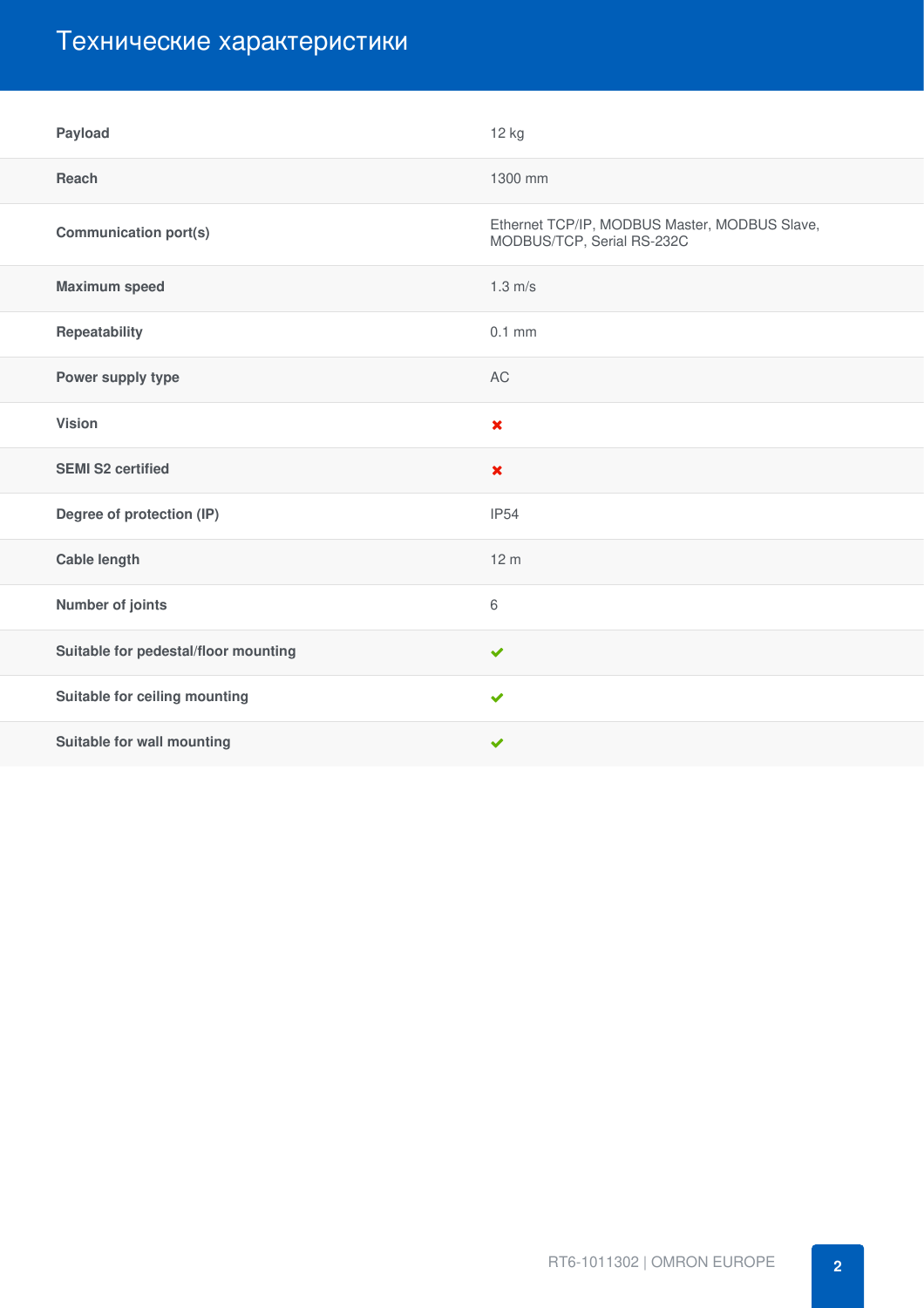## Дополнительные принадлежности

|              | RT6-A000000 | Accessory, TM, ROBOT STICK STAND               |
|--------------|-------------|------------------------------------------------|
|              | RT6-A000008 | Accessory, TM, TM LAND MARK                    |
|              | RT6-A000010 | Accessory, TM, MOBILE WORKSTATION(MWS)         |
|              | RT6-A000012 | Accessory, TM, Kit, SSD with Cable             |
| <b>OMRON</b> | RT6-A000021 | Accessory, OMRON LAND MARK                     |
|              | RT6-S100002 | License, Software, TM External Vision          |
|              | RT6-S100005 | License, Software, TMFlow Editor - Offline AOI |

## Услуги

| <b>ROBOT 6MTH WRTY EXT LB COBOT</b> | After Sales Robotic Services - 6 Months Warranty Extension<br>Package for Labor Collaborative Robot (Labor and Travelling costs<br>included, Warranty Extension package requires Basic and/or<br>Registered warranty) |
|-------------------------------------|-----------------------------------------------------------------------------------------------------------------------------------------------------------------------------------------------------------------------|
| <b>ROBOT 6MTH WRTY EXT SP COBOT</b> | After Sales Robotic Services - 6 Months Warranty Extension<br>Package for Spare Parts Collaborative Robot (Warranty extension<br>package requires Basic and/or Registered warranty)                                   |